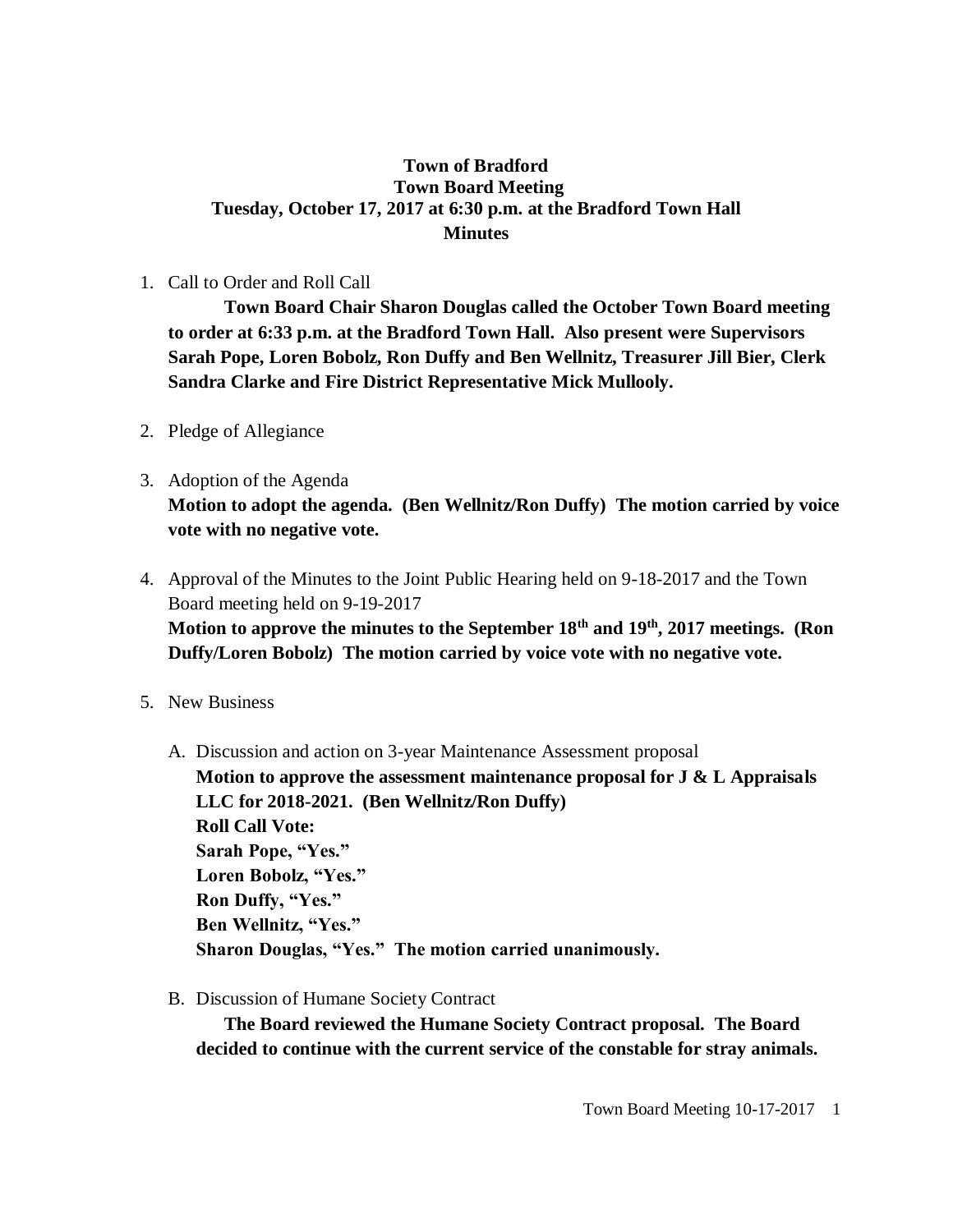- C. Discussion and action on Zoning Officer Report **No report of permits was received.**
- D. Discussion and action on report by Fire District Representative

**Chair Sharon Douglas reported receiving a letter from the WI Department of Safety and Professional Services that an audit was done on September 22, 2017 to confirm compliance with the SPS 314 & State Statue 191.576 (6), all inclusive. The audit consisted of an examination of the records relating to fire department training, incident response, fire inspections and other fire department statutory requirements for the calendar year of 2016. In addition, they examined the budget to establish that the 2% monies were received by the department and spent on allowable items.** 

**Mick Mullooly reported that they have received four applications for the position of EMS Coordinator and John Rindfliesch is talking with the Town of Beloit and the Town of Turtle about an agreement on paramedics so they could run with just paramedics.**

- E. Discussion and action on approval of Fire District purchase of new suits **Motion to approve the Fire Department borrowing money to purchase new suits. (Ron Duffy/Loren Bobolz) The motion carried by voice vote with no negative vote.**
- F. Discussion and action on Supervisors' evaluation of their sections of roads Sarah Pope reported a large pothole on the end of Odling Road at Creek Road. Sharon Douglas reported that she and Wayne Douglas were going to fill the potholes on Emerald Grove Road north of Highway 14, Cemetery Road, B-C Townline Road, Kemp Road and the intersection of Carvers Rock Road and Creek Road.

Loren Bobolz reported an area on Larsen Road east of Emerald Grove Road where he said water sits when it rains since the ditch is higher than the road.

Ron Duffy reported that the trees on the north side of Larsen Road need to be cut back from Highway 140 west.

G. Discussion and action on roadwork, including but not limited to tree trimming, culvert repair and replacement, ditching, shouldering, maintenance including replacement of signs and posts, paver repair, pot hole filling, Creek Road, Emerald Grove and Carvers Rock Road Bridge replacements, 5-year Capital Improvement Plan, B-C Townline Culvert replacement and S. Emerald Grove Road Culvert replacement, Bridge Inspection Report, Creek Road Bridge east of O'Riley Road and O'Riley Road Bridge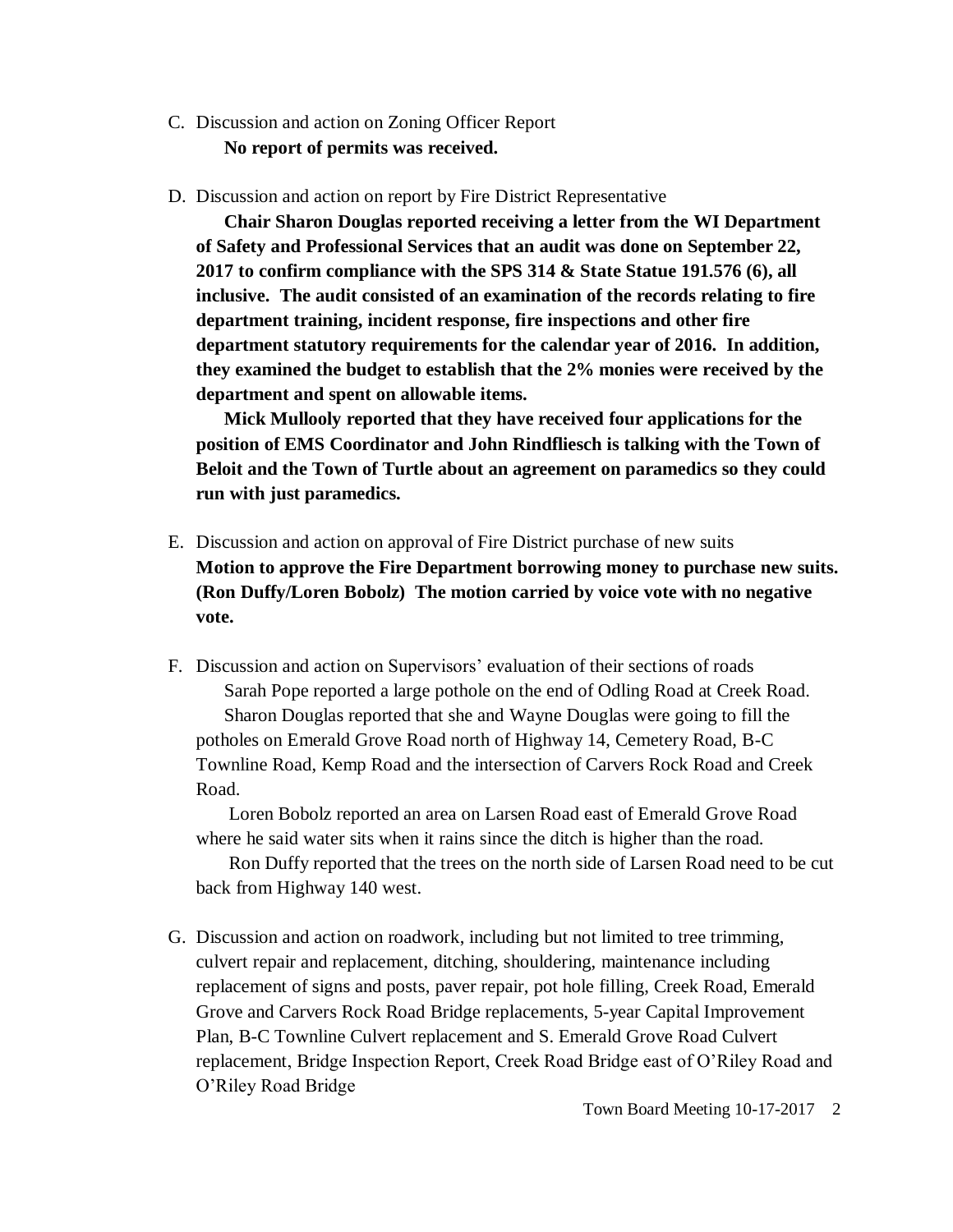Concerning the Emerald Grove Road Railroad Bridge Sharon Douglas reported that Highway Commissioner Duane Jorgenson spoke with her and Clerk Sandra Clarke after the LRIP training and informed us that the state requests a definite number on the cost of the bridge for budgeting purposes. She added that this involves having a Management Consultant do this and it would take about 6-8 hours with a cost he thought, of less than \$1000.00 which would be split 50/50 with the County if we were not awarded the funding. It involves a negotiated but not signed engineering contract. She added that Duane Jorgenson is still trying to get a signed agreement with the railroad. Duane Jorgenson was not able to attend the meeting tonight to go over this. The board decided to check with Amy Loudenbeck and Duane Jorgenson and see if they could attend a meeting on this next week.

Chair Sharon Douglas reported that the Emerald Grove Road culvert just north of Creek Road is paved and finished. The seeding and straw was applied so she had the Treasurer send Bill Johns his check.

The shouldering on Emerald Grove Road and Avalon Roads was completed. Sharon and Wayne Douglas put up new road signs and posts for Kemp and Town Hall Road and for Emerald Grove and Creek Road intersections. They also put in one new black and white marker on the Inman Road culvert and a new post and stop ahead sign was moved and the brush was cut so that it was more visible. They placed a new black and white marker on the culvert at Inman Road and Larsen Road and put three on Larsen Road. They removed the rough road signs on Emerald Grove Road. Sharon Douglas reported that she had received a call at 6:45 am on Wednesday the 11<sup>th</sup> that there was a tree down on Avalon Road near Churchill's and she and Ben Wellnitz went out and cut it up.

The Paser Road Rating was completed by Sharon Douglas and Sandra Clarke.

Sharon Douglas and Sandra Clarke attended the training session for the LRIP (Local Road Improvement Program) which will now utilize a new web-based application submittal process. Towns with high-cost projects totaling \$100,000 or more in eligible costs qualify for the Town Road Improvement Discretionary Program (TRID). If the project costs \$65,000 or greater an engineering certification is required. LRIP is a biennial program and if awarded you have 6 years to complete the project if a road needs reconstruction. The 2018-19 Program Cycle would have a sunset date of June 23, 20123. The four things that the committee looks at when awarding funds are:

1. A road needing reconstruction.

- 2. Safety issues.
- 3. Traffic volume.
- 4. If the road is a boundary road, intergovernmental project.

Chair Sharon Douglas reported that she had spoken to Todd Needham from Battermans who had previously done the application with her on the B-C Townline

Town Board Meeting 10-17-2017 3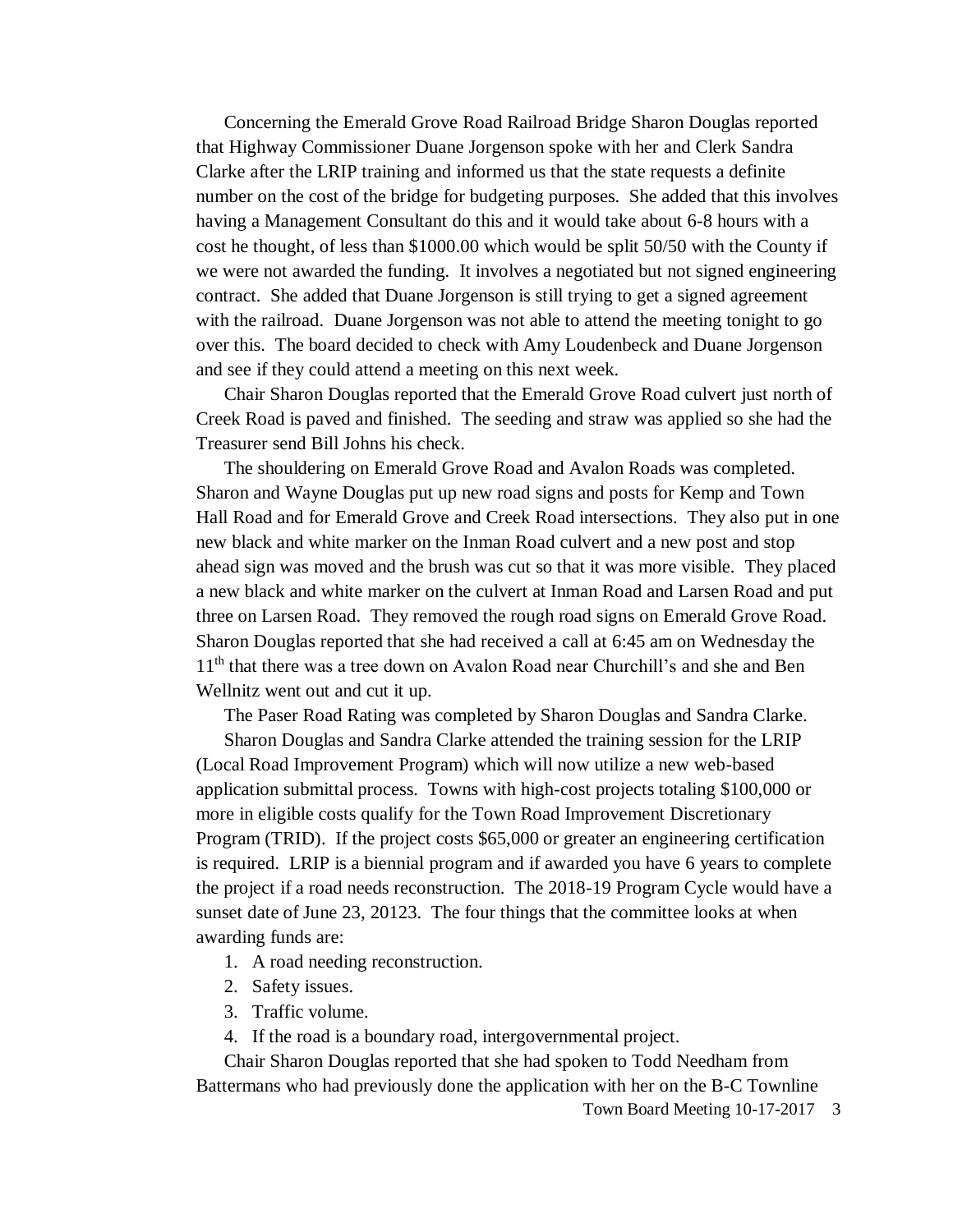Road Project and their cost to assist with an application for this cycle would be \$1700.00. The application would have to be completed by October  $30<sup>th</sup>$  and in to the County for review (they have extended the deadline for this due to the state budget being late). The County then meets mid-November and has to have the application and all necessary paperwork in to the state by January 15, 2018. She added that there is no guarantee that we would be awarded funds and she stated that she had sent an application in for Emerald Grove Road from Larsen to Avalon Road in 2016 but we were denied.

In the past we have been awarded TRIP and TRID funds application for B-C Townline Road, Creek Road, Kemp Road and Carvers Rock Road.

Ron Duffy reported that he had met with Todd Needham and Laura from the DNR on the delineation for the culvert replacement on Creek Road just west of Carvers Rock Road. She had okayed the project without the need for delineation. Todd Needham had suggested applying for TRID funding for this culvert and applying for the County Bridge and Culvert Aid also. The Board discussed adding the intersection of Creek and Carvers Rock Roads to the TRID application with possibly a wider approach and rumble strips.

**Motion to authorize Sharon Douglas to contact Todd Needham and have him do a preparation of an application for TRID to replace the culvert on Creek Road and to see if the intersection can be added to that application and to also submit a petition and resolution to the County for the same project. (Ron Duffy/Ben Wellnitz)**

**Roll Call Vote: Sarah Pope, "Yes." Loren Bobolz, "Yes." Ron Duffy, "Yes." Ben Wellnitz, "Yes." Sharon Douglas, "Yes." The motion carried unanimously.** 

**The Board decided to meet on October 23 or 24th, 2017 which ever date Duane Jorgenson and Amy Loudenbeck would be available on the Emerald Grove Road Railroad Bridge Project. The Board will also work on plans for 2018 road work projects.**

**The board discussed getting a half load of cold patch for the winter months and asked Jill Bier to check if Bob Bier would have time to pick up half a load from Wolf Paving.** 

H. Discussion of roadwork projects for 2018

**This will be discussed at the meeting next week.**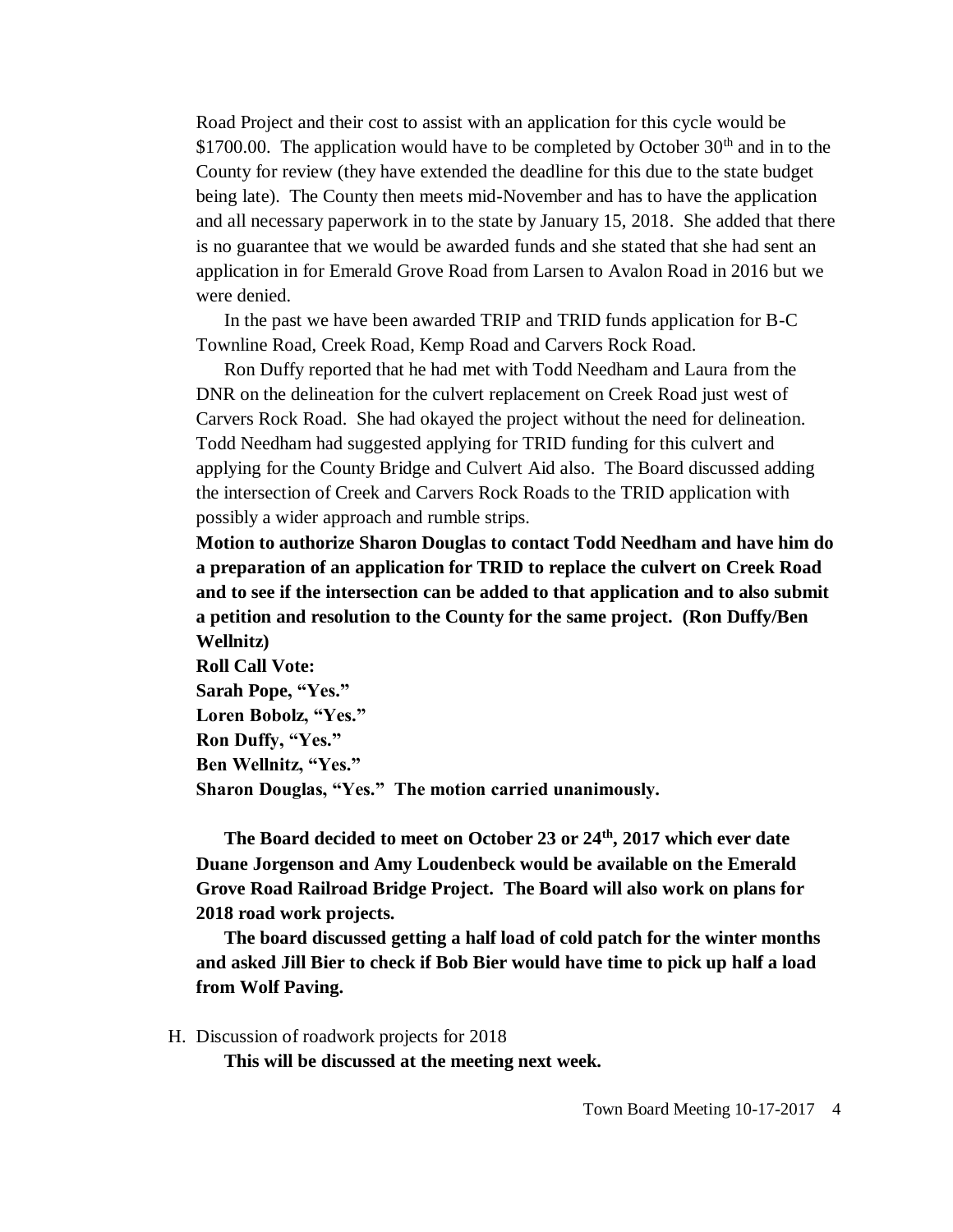I. Discussion and action on 2018 Budget to propose

The Board reviewed the 2018 Budget to propose. The final cost of the Carvers Rock Road Bridge project has not been received and some Bridge Fund money will need to be used for the payment since only \$90,000 was budgeted to come from the highway expenditures for 2017.

**Motion to approve the proposed 2018 Budget to present at the November 21, 2017 Budget Hearing at 6:30 p.m**. **(Ben Wellnitz/Loren Bobolz) The motion carried by voice vote with no negative vote.**

J. Discussion and action on resolution and petition for County Bridge and Culvert Aid for replacement of the Creek Road culvert just west of intersection with Carvers Rock Road

**Motion to adopt Resolution 2017-69 for replacement of the culvert on E. Creek Road. (Ron Duffy/Ben Wellnitz) The motion carried by voice vote with no negative vote.** 

K. Discussion and action on chain saw purchase

Chair Sharon Douglas reported that they had purchased a \$399.00 Stihl chainsaw for the board on sale for a cost of \$379.27.

**Motion to approve the purchase of the chain saw for the Town Board. (Ben Wellnitz/Sarah Pope) The motion carried by voice vote with no negative vote.**

L. Discussion and action on fax repair or replacement

**The fax modem in the copier is not working and it putting out the clerk's phone line. Sandra Clarke stated that a new fax could be purchased for \$75 instead of repairing the fax modem in the old copier however instead of faxing she scans and emails items so neither may be needed. The Board decided not to repair or replace the fax.** 

- M. Discussion and action on Town Hall Repair Committee Report Nothing.
- N. Discussion and action on approval of Driveway Permit Applications No applications were received.
- O. Discussion and action on approval of Utility Permit Application No applications were received.
- 6. Citizen Participation Mick Mullooly thanked the board for their work.